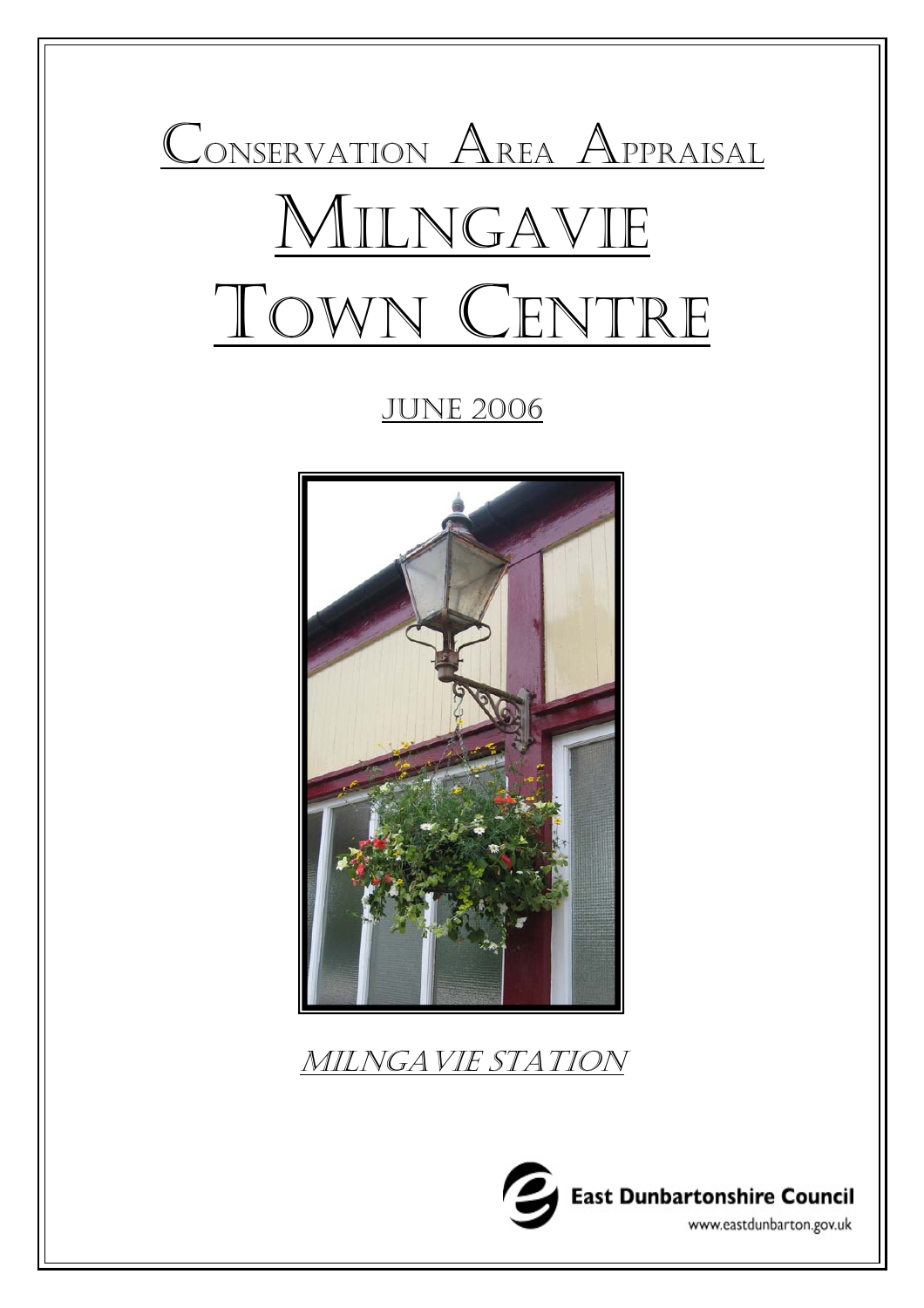# CONTENTS



STATION ROAD

## 1. INTRODUCTION

## 2. HISTORIC CONTEXT & TOWNSCAPE CHARACTER

## 3. CURRENT ISSUES

## 4. CONCLUSIONS AND PRELIMINARY RECOMMENDATIONS

### **APPENDICIES**

### A. PLANNING GUIDANCE AND POLICIES

B. SOURCES OF ADVICE AND INFORMATION AND REFERENCES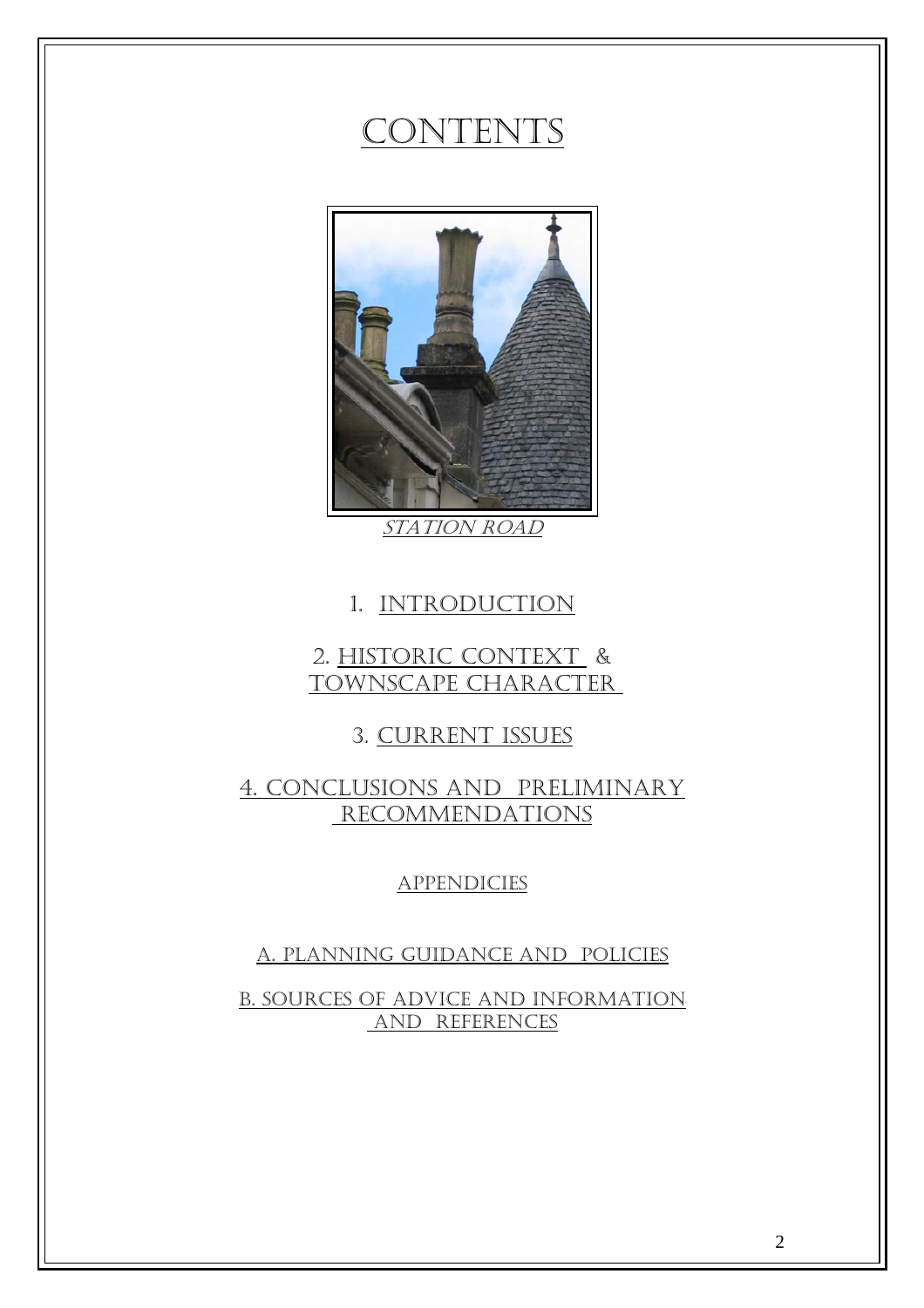# INTRODUCTION



OLD PARISH CHURCH

**East Dunbartonshire has 12 Conservation Areas and 25 Townscape Protection Areas.** 

**Conservation areas (C.A.'s) are defined in the Town and Country Planning legislation as "…. Areas of special architectural or historic interest, the character or appearance of which it is desirable to preserve or enhance."** 

**Townscape Protection Areas (T.P.A.'s) are a Council designation used to identify other localities with distinctive architectural and historic qualities.** 

**The original survey work and designation of many of the CA's and TPA's date back to the mid 1970's. Following commitments set out in the East Dunbartonshire Local Plan a comprehensive review of each area is underway.** 

**A detailed re-assessment of the Milngavie Town Centre CA has now been carried out, involving:-** 

- **A 'walk over' and appraisal survey.**
- **An assessment of the current appropriateness of the designation and area boundaries.**
- **An assessment of the degree and quality of change since the original designation.**
- **Where necessary a consideration of wider 'management' issues such as open space maintenance, traffic management, controls over tree works, opportunities for development. condition and appearance of street furniture such as bus shelters and signs.**

## **The Conservation Area Appraisal**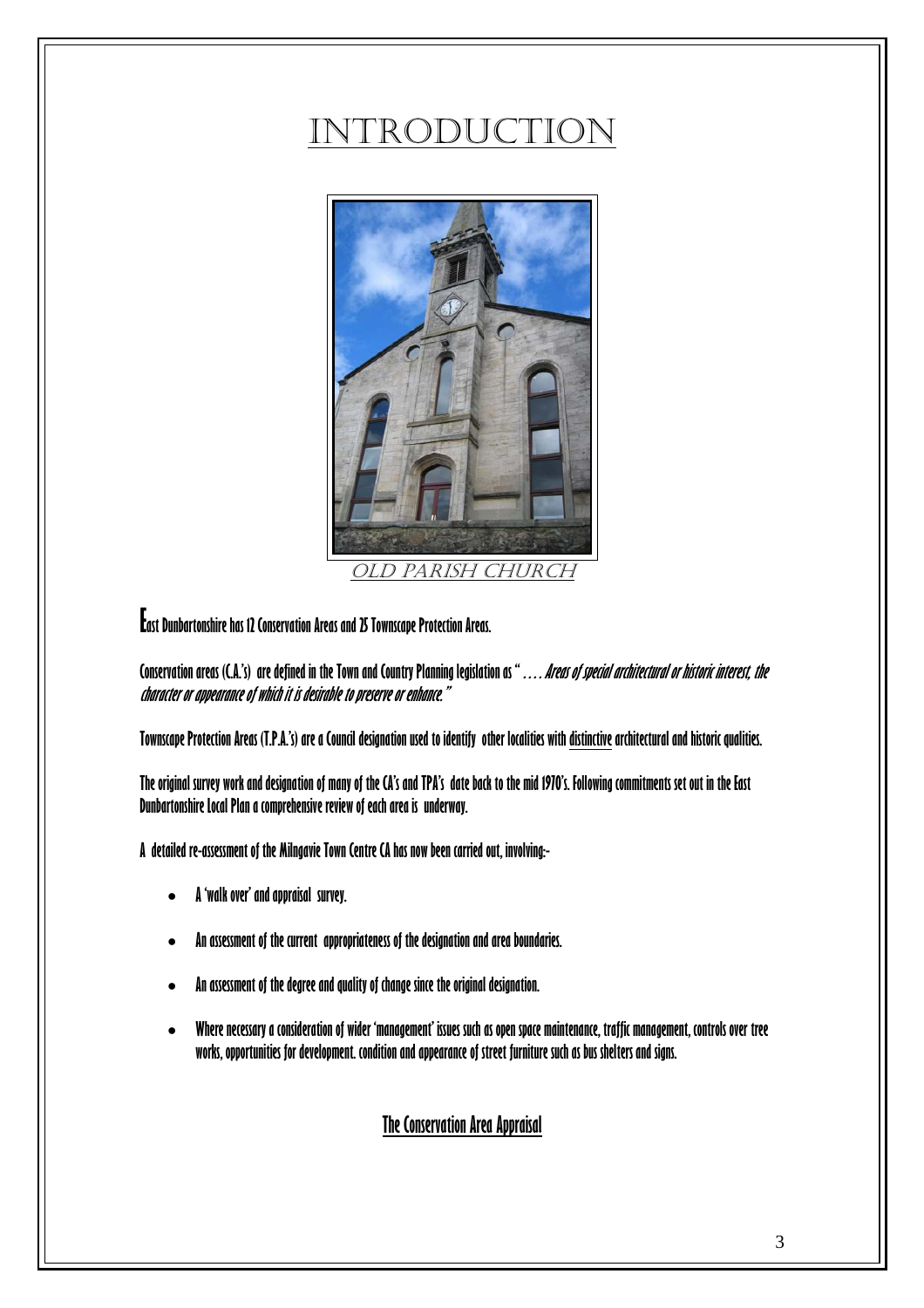**This work is drawn together in this "Appraisal", which is based on advice in the Scottish Executive Planning Advice Note no. 71 – Conservation Area Management. The Appraisal summarises the survey and assessment work, describes the CA and its historical significance and townscape character, identifies ongoing conservation issues and sets out policies and proposals for future management. The Appraisal includes historic maps and photographs and it is hoped it will also be of interest for reference and educational use.** 

### **Public Consultation**

**The Appraisal is initially published in a draft form to allow consultation with local residents, local Councillors and other interested parties. A public meeting will also be held. Regard will be taken of views and comments submitted in response to the consultation process prior to the publication of the final version of the Appraisal.** 

# **Maps of the CA**

**1. Locality Map** 

**2. Area Map** 

**3. Historic Maps**

# HISTORIC DEVELOPMENT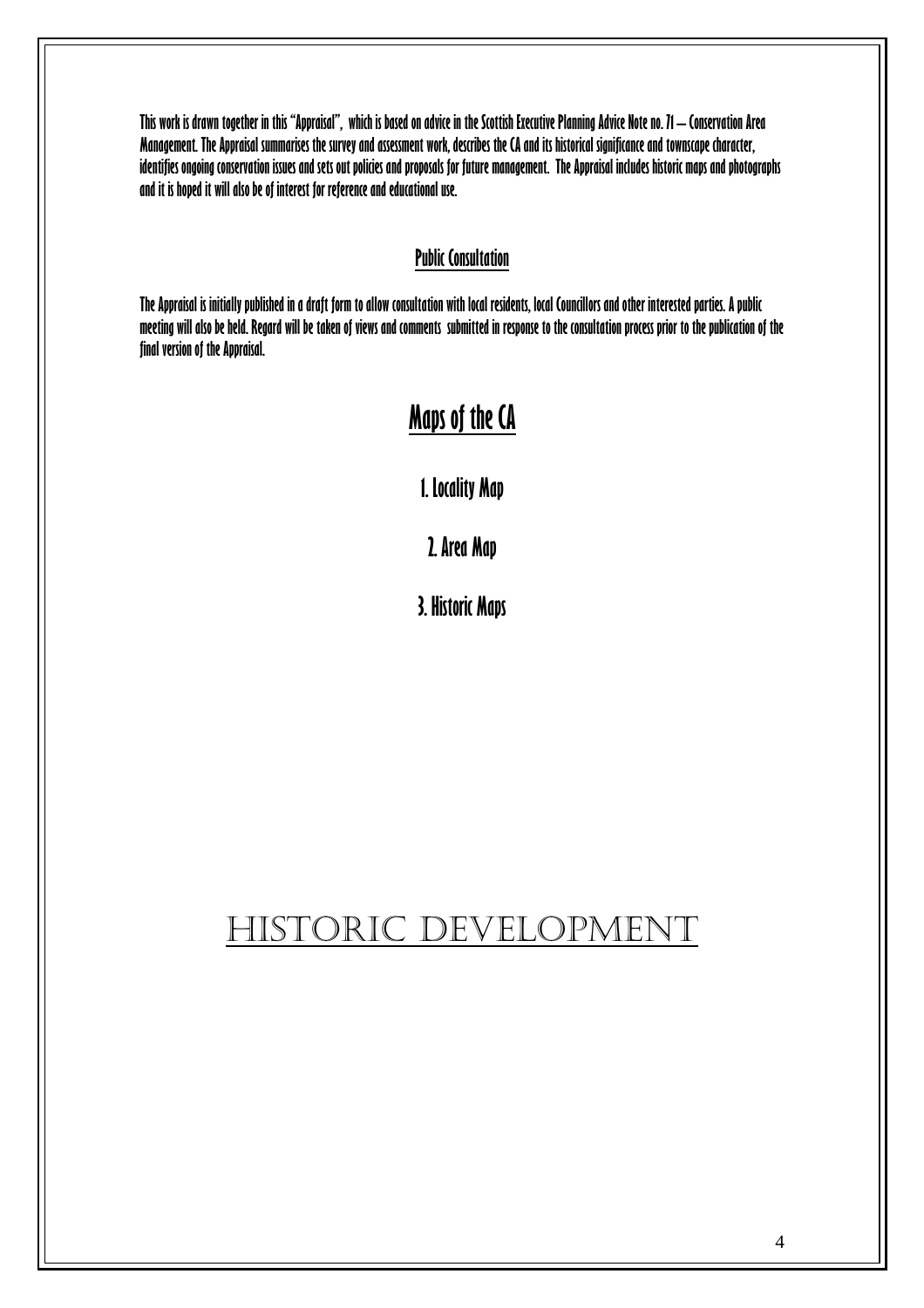

**The town of Milngavie marks both the north western limit of the lowlands of the Clydeside conurbation, and the beginnings of the highlands of northern Scotland.** 

**Southwards there is the built up areas of Bearsden and Glasgow City; encircling the town to the north is the rising ground of Craigton, Mugdock and Baldernock - attractive farm and moor land, woodlands, tree belts and golf courses. In addition, unique features in their own right, are the reservoirs, parklands and water treatment facilities of the Milngavie Reservoirs.** 

**It is often described as the "Child of the Allander", on account of its association with the development of water dependant industries on the banks of the Allander Water – Clober Bleach Works and other bleach fields, Ellangowan Cotton Mill, Allander Print Works and the Corn Mill. The historic core formed around established through roads, directly influencing present day street patterns. The opening, in 1863, of the terminus station and goods yard for the Glasgow and Milngavie Junction Railway allowed access to the wider local and national rail network. Later Victorian times saw the rapid enlargement beyond the historic core, for example a branch line serving an expanding Ellangowan Mill and the laying out of various streets of stone villas and terraces for wealthier local residents and Glasgow railway commuters.** 

**Local industry and enterprise flourished and the community was well served by a comprehensive range of educational and religious institutions, shops and other service industries. Burgh status was granted in 1875, and the town incorporated into the County of Dunbarton in 1891. Renewed investment in the interwar period saw various private and municipal housing projects. From the 1950's onwards the high standard of local amenities, attractive setting and good rail and road links brought major new private and public housing developments on all sides of the town and large scale employment investment at Cloberfield. Further expansion has since been tempered by the introduction of green belt controls in the late 1970's.** 

# TOWNSCAPE CHARACTER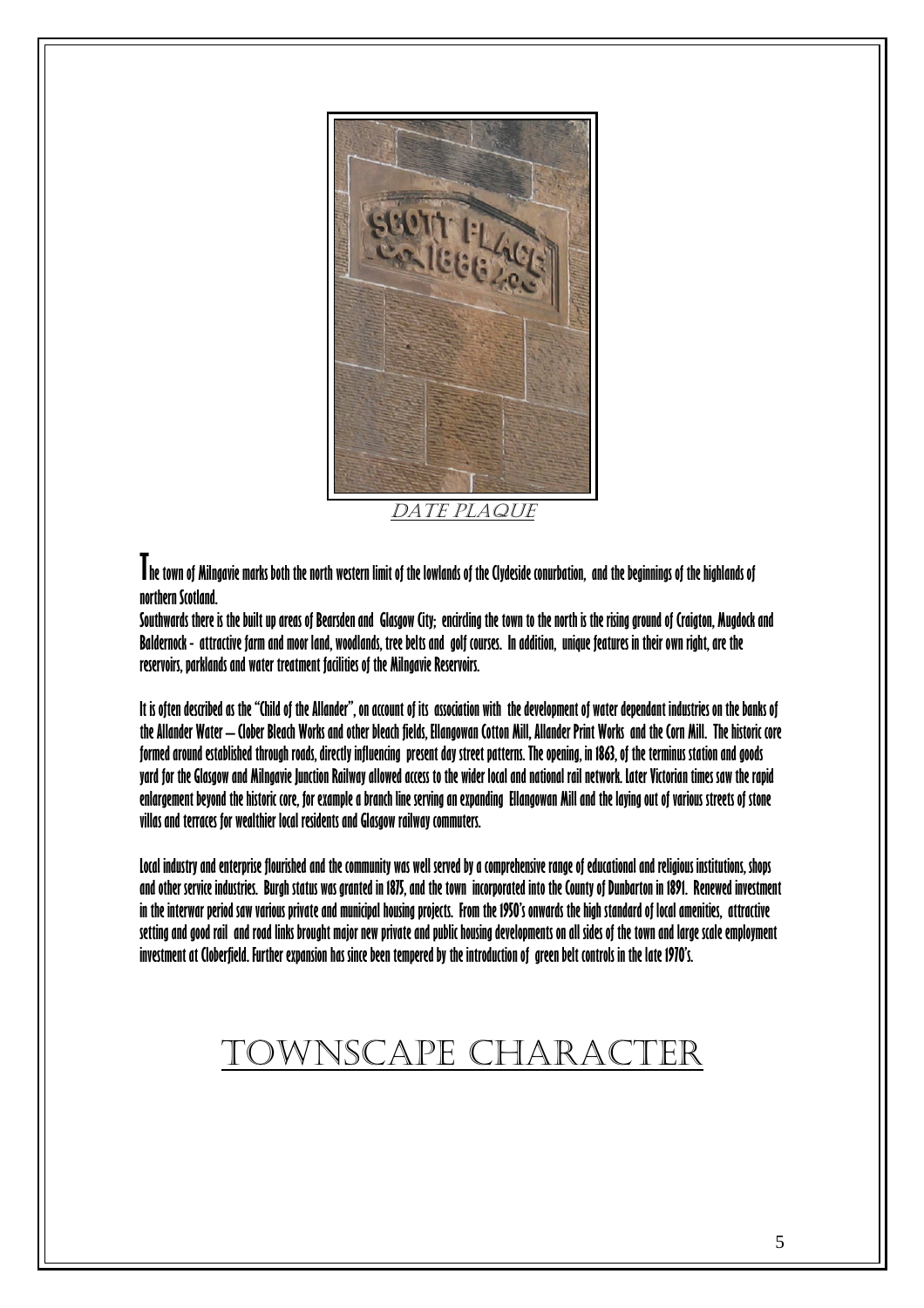

 **A detailed 'walk over' survey was carried out in July 2005, complimented by a 'desk study' analysis of historic maps, local history documents and other archived material.** 

**Drawing this information together for Milngavie Town Centre the principal features of special architectural or historic interests in the CA are :-** 

- **The pedestrianised shopping streets of the Town Centre.**
- **The architecture and layout of the pedestrianised streets.**
- **Buildings of particular architecture and/or townscape interest, e.g. listed buildings such as the Railway Station and Gavin's Mill.**
- **Peripheral housing streets dating from later Victorian times, that mark the increasing prosperity of the town and its development as a suburb.**
- **Network of streets, lanes and footpaths, 'gateways' to and from the CA and unique features such as the Cooper and Lybrand clock, the start/finish of the West Highland Way and the Allander Water.**

### **Pedestrianised Shopping Streets**

**The completion of the Woodburn Way by-pass road in the late 1970's allowed the pedestrianisation of Douglas Street, Main Street and Station Road. The exclusion of all but a handful of passenger and service vehicles and complimentary resurfacing and landscaping works creates a peaceful, safer, low pollution environment that greatly contributes to the character of the CA.** 

### **Architecture and layout of the pedestrianised streets**

**Buildings are modestly scaled. Only the flats at Stewart Street, the Telephone exchange, the converted Old Parish Church and the primary school exceed 2 storeys. Older buildings flanking the precinct have charm and interest. There is little obvious ornamentation but modest detailing such as date stones, carved pediments on street corners, and roofing features such as projecting rafters, barrel roofed dormers, crennelated chimney pots and conical roofs can be seen. These, in turn, complement the warm stone colours, slate roofs and traditional timber sash and case windows of the older**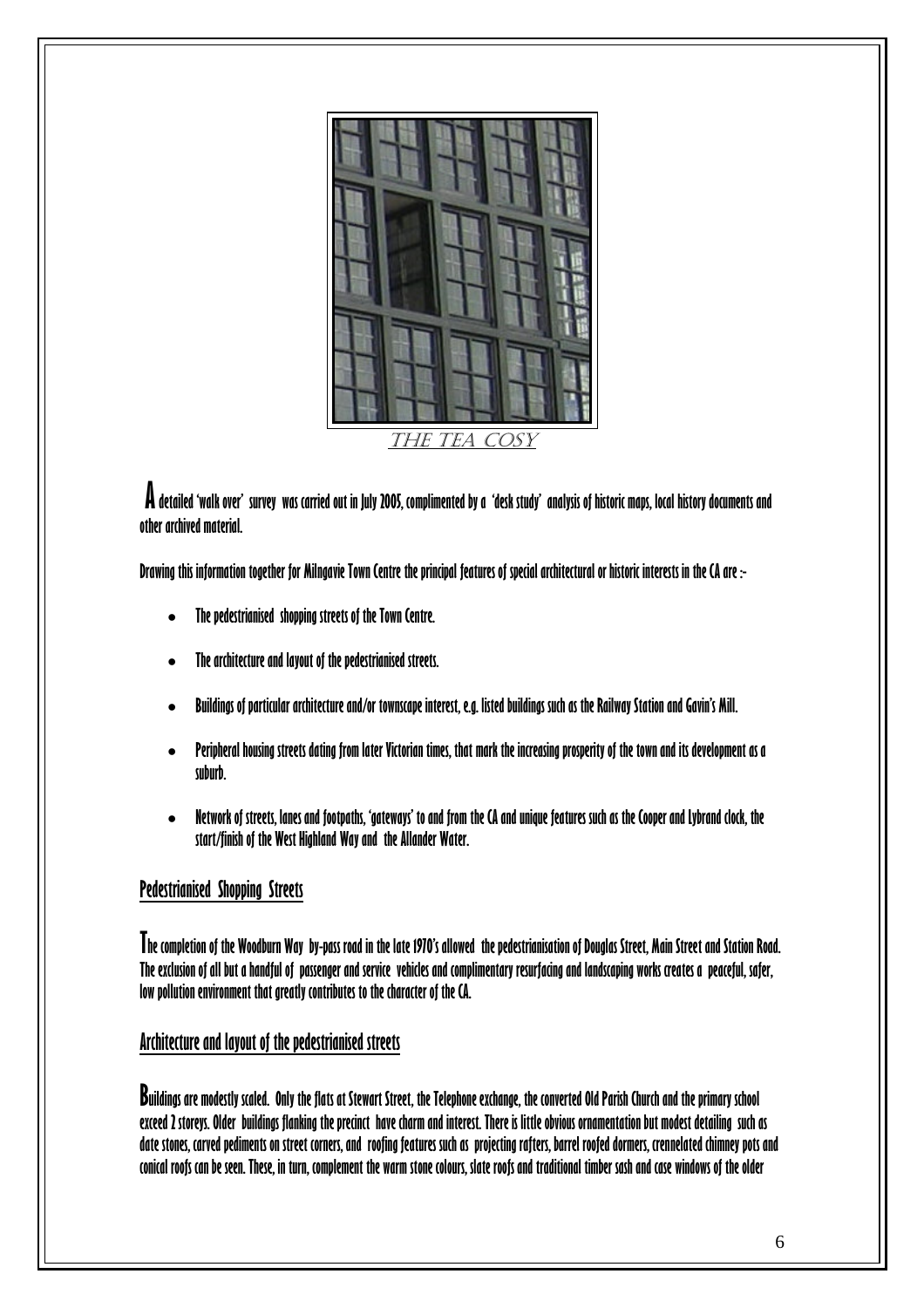**buildings. Ground floor shop fronts tend to be of modern design, though there are exceptions; some shops on Mugdock Road and Station Road still retain original stall risers and pilasters. Interwar redevelopment projects are marked by the half timbered façades, rosemary tiled roofs and large astragalled oriel windows on the west side of Main Street (2-14) (these windows one of the more striking architectural features of the CA) and the, albeit low key, cinema architecture over the shops at 40-44 Main Street.** 

**Little changed in the immediate post war decades until the, now much maligned, redevelopment and renewal architecture and planning of the 1960's and 70's affected Milngavie as much as any other town or city. Examples are the Post Office; the parade of shops and bank unit at 2 -32 Douglas Street; the replacement telephone exchange and the collonaded shops south of the former Black Bull hotel. This architecture tends to be 'of its time' and, though suitably scaled, has little noteworthy features and unflattering finishes.** 

**The street pattern of Main Street and Douglas Street and Mugdock Road follows the alignment of an established track to Mugdock, with buildings originally grouping around the present bridging point of the Allander. The toll road to Aberfoyle east of the Allander, at its junction with the Baldernock Road, provided a second focus for early development. The intervening open ground then allowed the convenient siting of the railway station close to the historic core. The 'flowingl' rather than engineered alignment of the main streets; north/south (Main Street) then northwest/south east (Douglas Street) then east/west (Station Road) and gentle level changes results in a pleasant variety of views through the town centre.** 

### **Buildings of Particular Architectural or Townscape Interest, including Listed Buildings**



CORBIE' HA

**C. A.'s protect the setting of listed and other noteworthy buildings. In turn such buildings help define the C.A. as a place of special architecture and historic interest.** 

### **Listed Buildings**

**The following listed buildings are in the CA:-**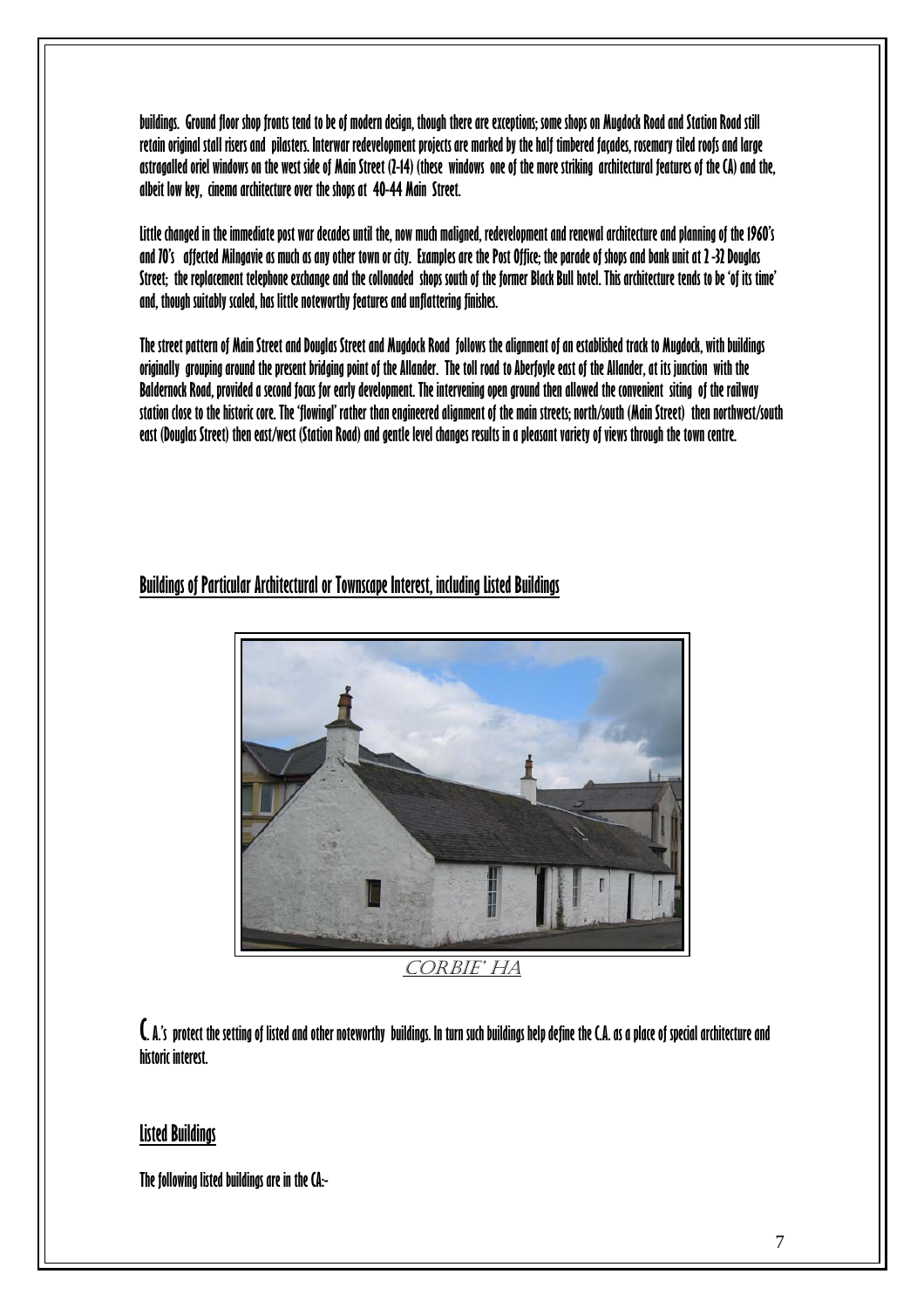**1. Railway Station (Category B) One of the very few stations to emerge comparatively unscathed from modernisation programmes. There is a wealth of preserved and restored architectural features, from the ornate ironwork of the glazed canopy and supporting columns to the station clock and copper tap and cast iron drinking trough. The ticket office and waiting room building has been stone cleaned and refurbished and again incorporates traditional materials and detailing; sandstone walls and a slate roof, timber widows and timber roofline features. It is an attractive gateway for commuters, visitors and tourists, particularly those starting and finishing the West Highland Way.** 

**2. Blackbull Hotel (Category B) The façade of the main entrance to the original coaching inn was retained as an element of the larger retail redevelopment thus retaining historical architectural features at this street intersection.** 

**3. Gavins Mill (Category B) One of the few extant pre-railway buildings. Still identified as a corn mill in the 1933 Ordnance Survey Map, this stone and slate building is now used as a restaurant. Original or restored features include an irregular distribution of window and door openings and the water wheel. Interestingly, relicts of the former use can be seen in the wider locality; the adjacent pedestrian underpass follows the alignment of 'Mill Road', then a side road from Main Street, whilst the fish ladder weir marks the inlet point for the 'lade', the artificial channelled water course that supply mills with a controllable source of water.** 

**4. Corbie Ha' (Category 'B') The oldest domestic building in the CA. Dating from the late 18th C., it has the form and proportions typical of the vernacular architecture of this period. It originally incorporated a byre, stable and a room for the family residents. Of interest both in its own right and signifying the rural hamlet that Milngavie once was.** 

### **Other Buildings of Architectural and Historic Interest**



MILNGAVIE TOWN HALL, ETC.

**1. Old Parish Church This remains the most prominent structure in the town centre on account of the elevated site, scale and design, as no doubt intended. The diamond shaped moulding framing the clock includes a date inscription MDCCCXL (1840). Ecclesiastical use ceased in 1906 with the expanding congregation relocating to the new St. Paul's church on Strathblane Road. Subsequent municipal and civic defence uses rather undermined the dignity of the building. Following a period of vacancy in the mid 1980's conversion to five maisonette flats was approved in June 1989. Original architectural features include the pyramidial tapering stone spire atop a square stone belfry, with louvred openings, crenellated parapet and round and arched window and door openings.**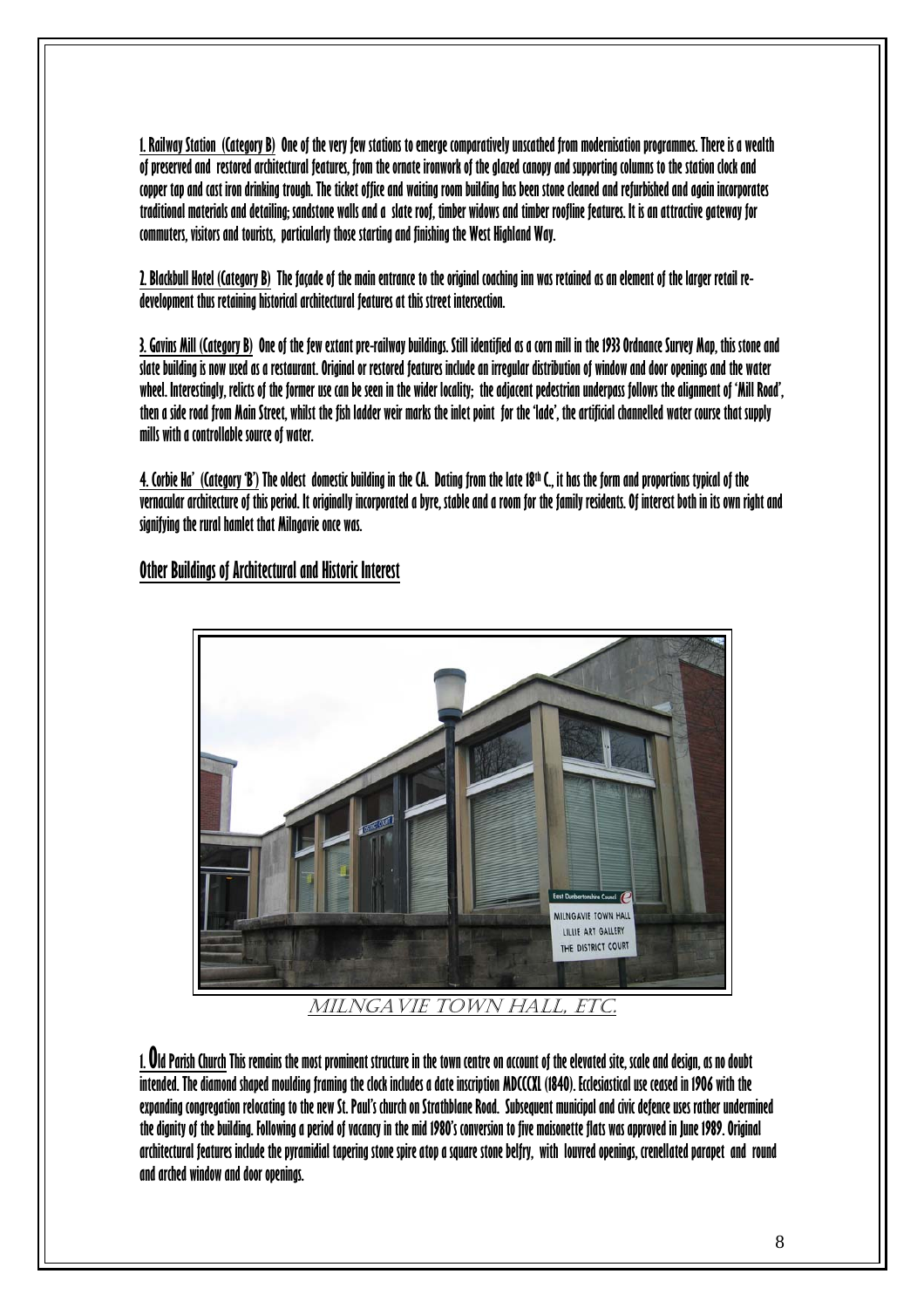**2. 2-14 Main Street and 25 Douglas Street The design and detailing of this building marks the significant transition in architectural tastes in the interwar period. Construction necessitated the removal of a run of older buildings dating from mid-Victorian times. Of a somewhat Anglified Arts and Crafts design, it incorporates half timbering and small paned astragalled oriel windows in a pair of steeply pitched wall head gables. The roof is covered in Rosemary tiles. Despite the modernisation of the ground floor shop fronts this is one of the more flamboyant buildings in the CA. Similar detailing and finishes, albeit at a more restrained scale and tempered by the use of sandstone, can also be seen on the adjacent two storey building at 14 -16 Main Street,** 

**Town Hall, Lillie Art Gallery and District Court This pleasant building was constructed on the sites of the Burgh Hall and Police Stations, a smithy, two storey tenements and a larger villa. Facilitated by a bequest from a local art lover, Robert Lillie, it was formally opened in 1962. It has strong geometric lines; the predominant red brick finish is sectioned by vertical stone columns, large areas of glazing also have a vertical emphasis , and the single storey flat roofed reception areas for the main hall and district court have fully glazed external elevations. The district court is located in a hexagonal wing and the roof lights for the gallery sit behind angled upstands on the parapet of the main roof. Elements of the building also sit on a natural stone plinth.** 

**Friendship House Notable for the comprehensive use of brick:- terracotta, in English Garden bond, for the main walls; sand coloured for the plinth, contrasting detailing around windows and projecting quoins and chimney heads; and sandy gray for the window reveals and voussoirs used to form subtly cambered door and window arches. The timber clad hall to the rear may also be of Victorian origins.** 

**Milngavie Primary School The original single storey sandstone building was completed in 1975, with the larger two storey building completed before 1914, and originally functioned as the primary and junior secondary schools for the town. These solid sandstone and slate roofed buildings occupy elevated ground immediately to the north of the town centre and incorporate a wealth of ornamental masonry detailing, including wall head gables, parapets and pediments, string courses and arched entrances.** 

**This list highlights some of the more important unlisted buildings noted in the survey, but is not meant to be exhaustive.** 

**Peripheral housing developments dating from later Victorian times**



KERSLAND STREET

**The character of the CA is enhanced by the intermixing of residential with other types of development. House styles vary from flats over the town centre shops, individual sandstone detached and semi-detached villas at Grange Avenue and Clober Road to the larger, systematically laid out developments at Claremont Gardens, Strathblane Road and Kersland Drive. Interwar municipal housing can be seen on Clober Road and Station Road, whilst modern mainstream and retirement flats are located at Stewart Street, the corner of Station Road and Strathblane Road and at Main Street.**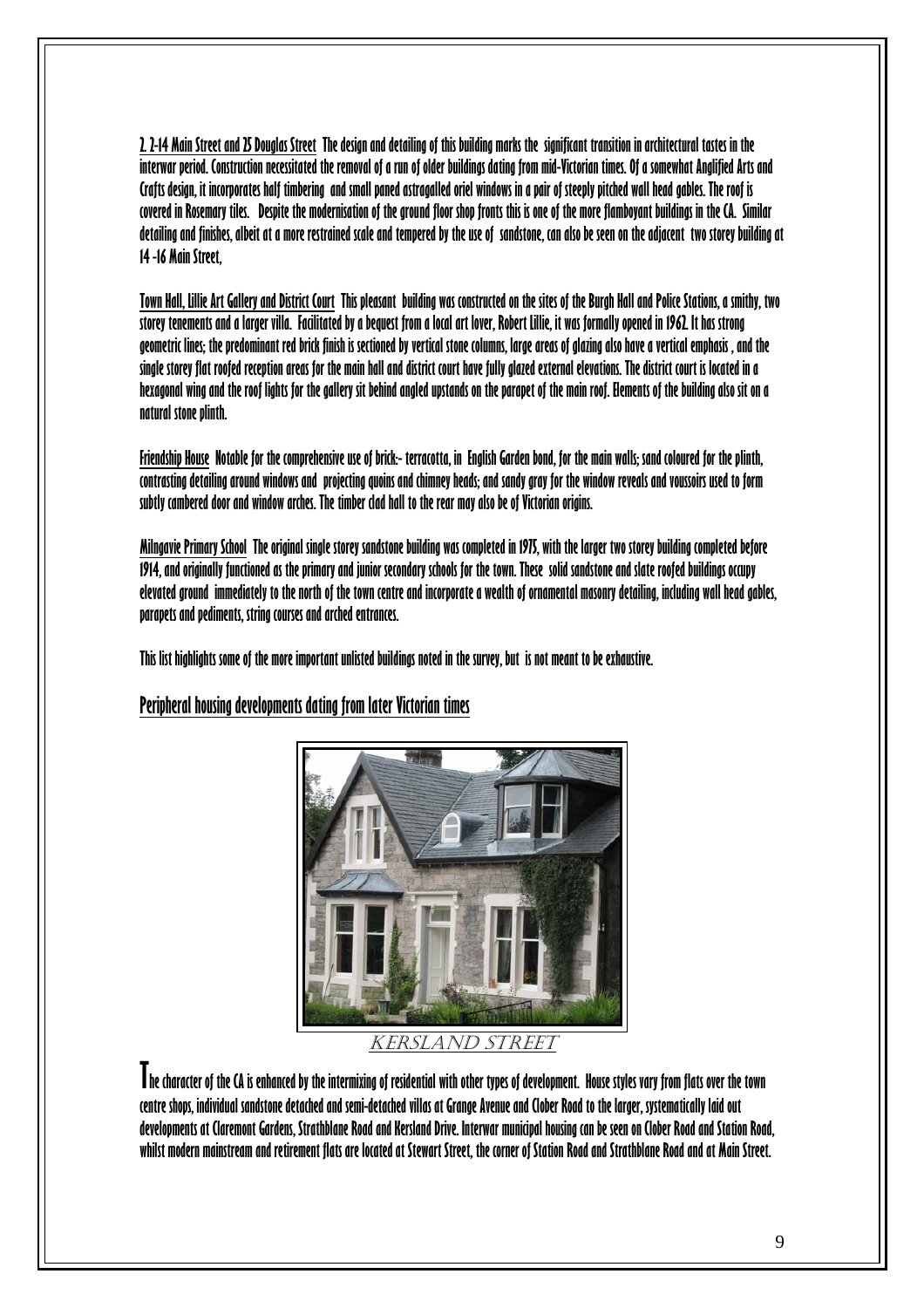**The older stone buildings contribute most to the appearance of the CA. Rockbank, off Hillhead Street, is one of the very few dwellings predating the railway. The spacious setting of the initial Grange Avenue villas, completed shortly after the opening of the railway line, perhaps indicate initial aspirations towards a villa suburb comparable to that in Bearsden. Densities of subsequent developments greatly increased, evinced by the tighter knit of the smaller feus of semi-detached villas at Kersland Street, the two storey tenements along Strathblane Road and the two terraces at Claremont Terrace. Architectural detailing is again for the most part restrained. Kersland Street is noteworthy for the retention, in very good order, of original features, particularly timber sash and case windows and other timber details such as vestibule doors and their glazed surrounds and frames and barge boards and fascias. Though normally discouraged painted finishes to houses on Hillhead Street provide a pleasant contrast to the prevalent stone facades.** 

**Network of streets, lanes and footpaths, 'gateways' to and from the CA, trees and other landscaping and unique features such as the Cooper and Lybrand clock, the start/finish of the West Highland Way and the Allander Water.**

**These features form the finer 'grain' of the CA, add charm and mark uniqueness.** 

**Milngavie, being the start and finish of the WHW, is firmly on the 'tourist map' of Scotland, and numerous walking groups gathered around the granite obelisk and bespoke wrought iron seats, especially in spring and summer, add to the general vitality of the town centre.** 

**Where the principle streets converge there is a collection of features, i.e. the play area, war memorial and Coopers and Lybrand clock . It is interesting to note the original scheme of pedestrianisation, circa mid. 70's, envisaged a more striking focal point at this locality, either a building or fountain.** 

**Wynds, paths, pedestrianised side streets, steps and ramps provide vehicle free links to and from surrounding car parks and streets and add interest to the visitor's experience. Conversely use can be discouraged by poor lighting, vandalism and litter.** 

**The most important of these, and most heavily used, are the by-pass underpasses to the train station and superstore car park. Other paths run to the west of the Royal Bank of Scotland( Claremont Lane), along the pedestrianised section of Hillhead Street., from the superstore car park to the town centre aside a meander of the Allander and from the car parks on the east and west sides of Ellangowan Road and between 12/16 Main Street. There are also various links between Ashfield Road, Stewart Street and Douglas Street.** 

**The Allander Water is bridged at Douglas Street. At this point it is well below road level and confined to a relatively narrow gully. The steps that mark the start of the West Highland Way run past a small cascade.** 

### **Individual and groups of trees**

**Trees provide a natural setting for buildings and enrich the streetscape with varying species, shapes and colourings (blossoms/autumnal shades). Their importance as wildlife habitats is now also recognised and appreciated. The planning legislation automatically confers protection on trees in formally designated CA's in recognition of their contribution to character and appearance.** 

**In Milngavie mature trees provide a pleasant backdrop throughout the Town Centre. Noteworthy individual specimens include the cedar atlantica beside the childrens' play area in the precinct, an ash north of the Douglas Street car park and a monkey puzzle within the grounds of the doctors' surgery facing the town centre by-pass.** 

# CURRENT ISSUES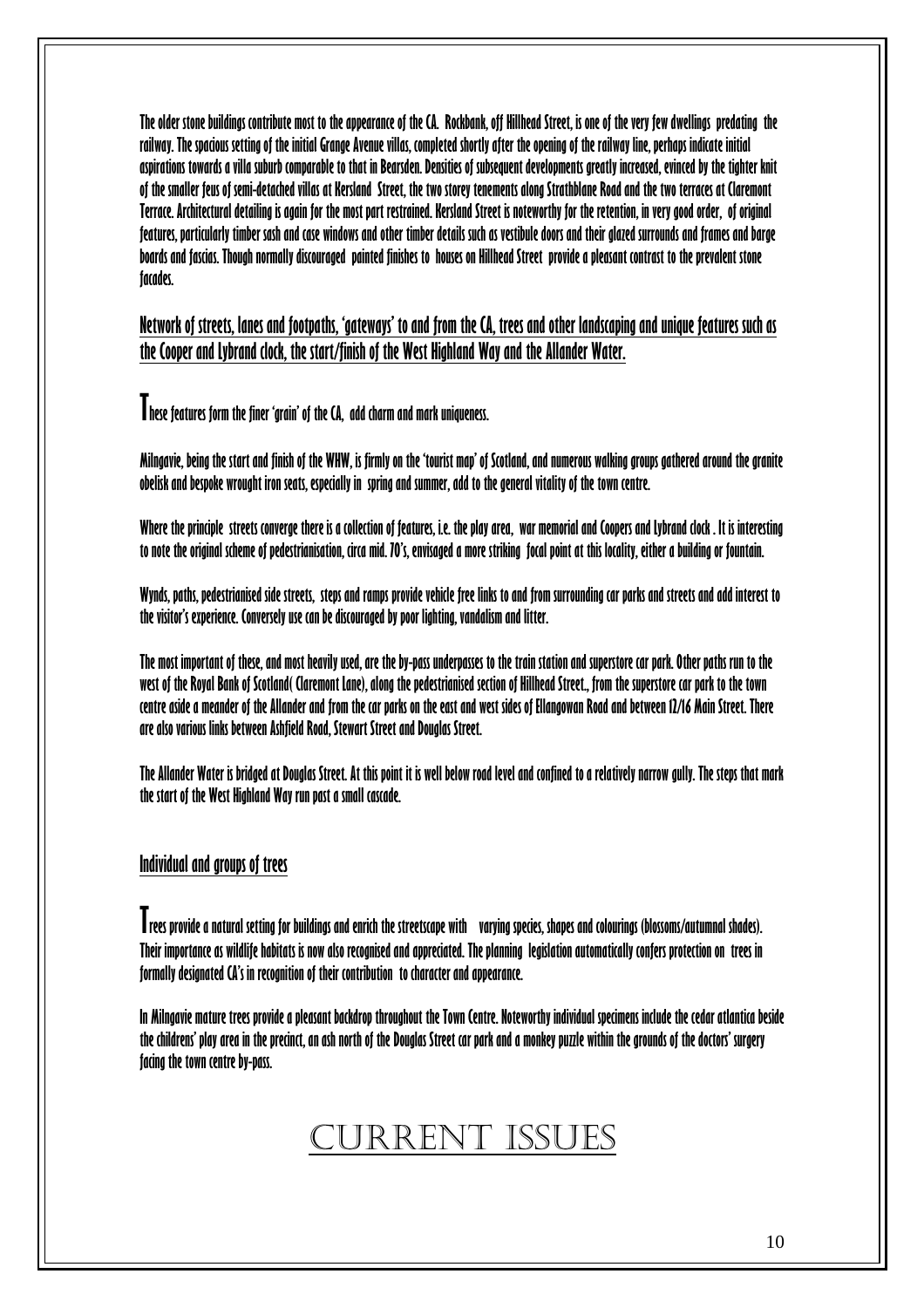# **Management of Change**

**New development and alterations to buildings in Conservation Areas should preserve and enhance character and appearance.** 

**It is in the interest of owners maintain their properties. Conversely building(s) and other land in poor visual condition, (badly maintained, inappropriate materials, unkempt garden ground and the like) can very easily detract from general amenity, both in their own right and as an integral part of the wider area.** 

**The Council, as planning authority, also exercises important controls to ensure the proper management of CA's. This includes vetting planning applications to ensure high standards of design and finishing and compliance with local plan policies and guidance; initiating enforcement action to remedy breaches of planning control; providing grant assistance towards building maintenance and refurbishment; providing information and advice to households and other building owners and the general promotion of a conservation ethic.** 

# **Degree of Change**

**Much of the justification for Conservation Area status derives from an area's special architecture and layout and the inherent qualities of unique and irreplaceable architectural detailing and ornamentation. This includes original and unique designs, individual features or an assembly of detailings (e.g. windows and their surrounds) and their execution through craft skills and traditional materials.** 

**Original roof finishes and windows are most prone to unsympathetic alteration and replacement but other, perhaps less obvious, features also (individually and cumulatively) make significant contributions, e.g. rhone pipes, guttering and other rainwater goods, chimney design (heads, stacks and cans) and timber detailing such as barge boards, half timbering, finials, etc.** 

**With this in mind during the survey work particular attention was given to:-** 

**i) assessing the scale and extent of alterations to buildings, and** 

**ii) the general appearance of streets, paths and open spaces (i.e. the street scene)** 

**For clarity these are separated into two areas, town centre and residential streets.** 

### **Original buildings**

**Town Centre There are examples of slate roofs replaced with concrete tiles and replacement windows of unsympathetic design and/or materials. Shop fronts have been progressively replaced resulting in the loss of traditional features such as stall risers and pilasters. Shop signage, which quite often does not require any formal approval, is of unsympathetic design and proportions. The fabric of certain buildings also show signs of neglect, increasing the need to replace, rather than maintain, traditional architectural detailings such as timber sash and case windows and, more generally, undermining the appearance of the CA.** 

**Residential Streets Almost all residential properties are in a good state of repair. Again though the character and appearance of the CA has been adversely affected by inappropriate alterations. Specific examples include the replacement of slate with concrete tiles and replacement windows of unsympathetic design and/or materials. On some streets, e.g. Strathblane Road, almost all original windows have been replaced.**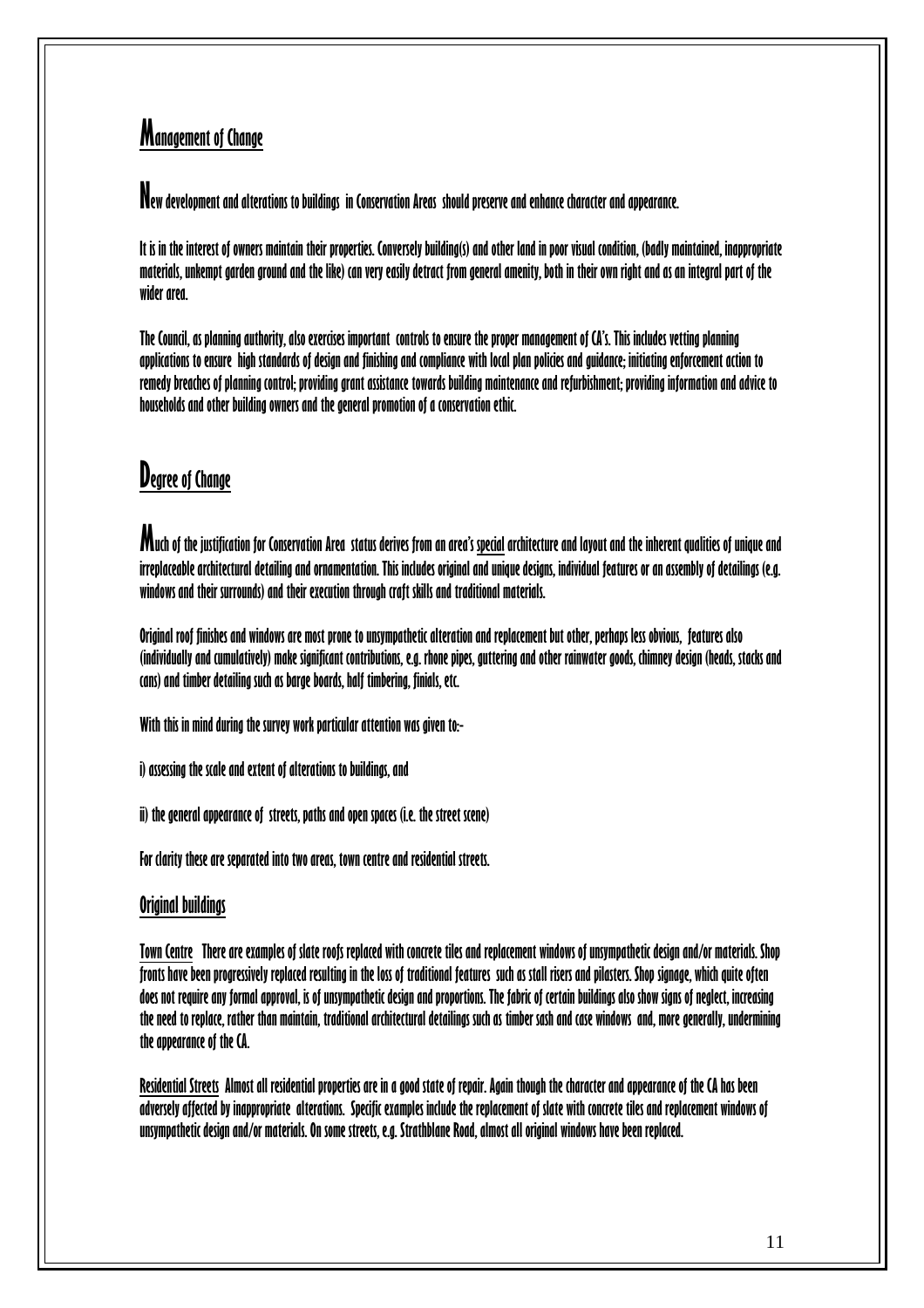**Elsewhere there are properties retaining original features and detailing. Particularly noteworthy is the high standard of maintenance and repair of dwellings fronting Kersland Drive. Individual buildings also stand out, e.g. the stone houses at 29 and 33 Strathblane Road. There are also good examples of sensitive alterations and use of replacement materials, e.g. new roofs replacing slate with slate and replacement timber widows, proportioned to match the original sash and case design.** 

### **The General Street Scene**

**Open space Several areas of unkempt open space were identified during the survey. The poor condition of landscaping/tree planting from the car park and road side verge for the Marks and Spencer development, highly visible from the Town Centre by-pass. Elsewhere various planted areas would benefit from a systematic programme of tree and shrub thinning. Hexagonal concrete planters within the precinct date from the original pedestrianisation are dated in design and appearance, particularly in light of the range of more sympathetic designs now available. The formalising of a town square would provide a focal point for the town centre.** 

**Path Network Several paths or sections of paths were in poor condition for various reasons, including deteriorating surfacing and encroaching vegetation. Fading murals and paint work on the by-pass underpasses do little to welcome vistors to the Town Centre Paths are often poorly signed and there is need to update existing town centre map boards.** 

# CONCLUSIONS AND PRELIMINARY RECOMMENDATIONS

### **(Note: All preliminary recommendations to be the subject of further discussion and debate through the consultation process on the draft version of the Appraisal.)**

### **1. Appropriateness of designation**

**Individually and collectively the buildings, streets, open spaces and other elements of townscape combine to create an attractive well defined area of special architectural and historic interest, the character and appearance of which remains desirable to preserve and enhance by means of a protective Conservation Area designation.** 

### **2. Boundaries**

**The boundaries of the CA were originally defined in 1977. Although sub-areas of little merit are incorporated, i.e. the industrial estate and the annexe and open ground north of the primary school, there is little to be gained in excluding these areas. Moving outwards there are no individual or groups of buildings or other sites that, with the passage of time, could now be considered for inclusion. On all sides there are distinctive changes to architectural styles and layout that clearly signify a move from old to 'newer', and provide a well defined setting for the CA.**

**In some streets the boundaries are currently identified by signs. They are in a deteriorating condition and do little to enhance the appearance of the area. These therefore should be removed and replaced and where necessary additional signs installed to properly identify the limits of the CA.**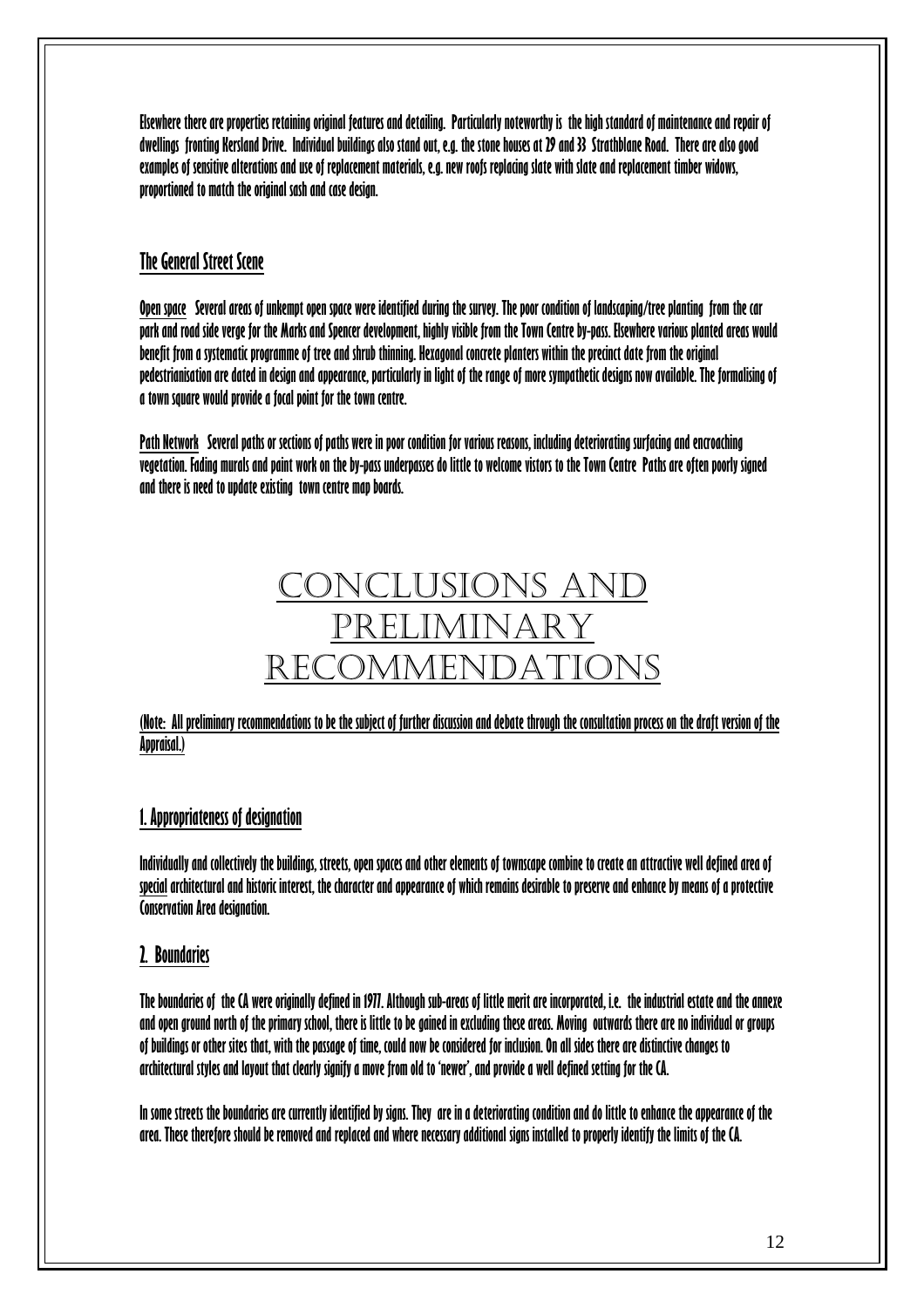### **3. Recommendations for improvements to the public domain**

**i) A scheme of systematic thinning works for Council owned tree and shrub beds in the CA could be considered.** 

**ii) Where appropriate private landowners be contacted to negotiate improvements to the appearance of privately maintained unkempt landscaped areas.** 

**iii) Replacement of concrete planters could be considered by the Council.** 

**iv) The Council could consider improvements to the war memorial, clock and surrounding area as a better defined town square.** 

**v) The Council could consider a scheme to improve the quality and attractiveness of path network in the Town Centre, including the upgrading of the by-pass underpasses.** 

**Note: Similar improvements to the public realm of the town centre are also being considered by the East Dunbartonshire Town Centre Management Company.** 

### **4. Replacement Windows**

**The survey highlighted the detrimental impact of replacement windows of inappropriate design and materials. Current Council guidance permits replacement windows in TPA's and CA's to be manufactured from UVPC. It is recommended this guidance be re-appraised to consider whether to allow only timber replacement windows to be used on the principal elevations of dwellings in TPA's and CA's where justified by the context of the surrounding street scene.** 

### **5. Assessment of New Development**

**East Dunbartonshire Council has a general duty, when exercising its planning powers, to pay special attention to the desirability of preserving or enhancing the character or appearance of a conservations area. In townscape protection areas new development should also complement the architecture and layout of the townscape protection areas** 

**The appraisal re-affirms the validity of the present designation as a conservation area. and therefore re-emphasises the need for particular care to be taken in the assessment of proposals for both new development and to alter and extend existing buildings.** 

**The East Dunbartonshire Local Plan does not identify any site for new build development in this CA.** 

### **6. Financial Support**

**The Council operates a Heritage Fund to support the use of traditional materials in repair and maintenance work of buildings in CA and TPA's, and also listed buildings. The budget for the financial year 2006-2007 is £10 000, but this may increase in future years.** 

## APPENDIX A - PLANNING GUIDANCE AND POLICIES

**Planning guidance on Conservation and Heritage issues are set out in various Scottish Executive Publications, the Glasgow and Clyde Valley Joint Structure Plan 2000 and the East Dunbartonshire Local Plan.**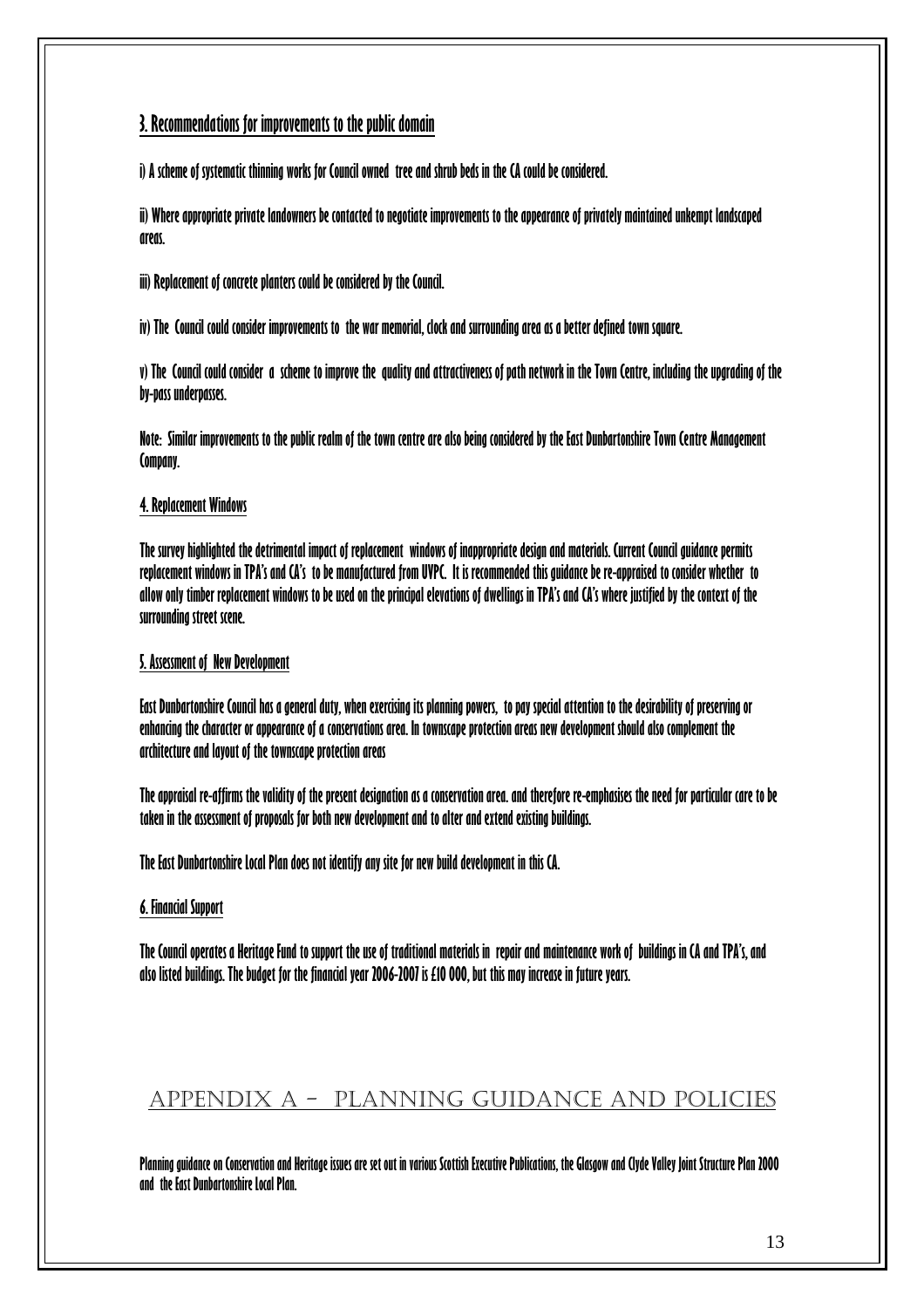### **National Guidance**

**The Planning (Listed Building and Conservation Areas) (Scotland) Act 1997 The primary statutory instrument.** 

**The more relevant SE publications are:-** 

**Memorandum of Guidance on Listed Buildings and Conservation Areas 1998 Provides guidance on legislation and policy, and detailed advice on architectural features.** 

**National Planning Policy Guidance 18 Planning and the Historic Environment Sets out the planning policies in relation to the historic environment with a view to its protection, conservation and enhancement. Central to the Government's approach is the need to secure preservation whilst accommodating and remaining responsive to present day needs.** 

**Scottish Planning Policy 20 Role of Architecture and Design - Scotland Draws together and reinforces the Executive's published design policy commitments and sets out the role of Architecture and Design Scotland.** 

**Designing Places - The first policy statement on designing places in Scotland Sets out the policy context for important areas of planning policy, design guidance, professional practice, and education and training.** 

**Planning Advice Note 71 Conservation Area Management Complements existing advice on the management of conservation areas, identifies good practice, sets out a checklist for appraising conservation areas and advice on funding and implementation.** 

### **Strategic Guidance**

**The Glasgow and Clyde Valley Joint Structure Plan 2000 Recognises that the quality of life of communities will be improved by, amongst other things, conservation led re-generation and the enhancement of the historic environment. The plan also contains a presumption in favour of safeguarding the quality and extent of identified environmental resources, including category 'A' listed buildings and scheduled historic and designed landscapes.** 

### **Local Plan Policies and Guidance**

**Decisions on applications for planning permission and listed building consent and other planning matters requires to be made in accordance with the policies in the approved local plan (currently the East Dunbartonshire Local Plan, adopted in February 2005), unless material considerations indicate otherwise. Relevant polices are summarised below.** 

**DQ 2 Design Quality The Council will expect high quality design in all developments, and all development should be compatible with the amenity and character of the area within which it is located. Within historic environments development must particularly reflect the existing or original character.** 

**HE 7 Conservation Areas and Townscape Protection Areas Strict development control policies will be maintained in the designated Conservation Areas and the Townscape Protection Areas. Developments outwith a Conservation Area, but which could affect its visual setting, must also be sympathetic to the special character of the area. There is a presumption against the demolition of buildings within a Conservation Area or Townscape Protection Area. Only where a building makes no, or little contribution to the character of the Area, or where it is demonstrated to be unsafe will the Council consider allowing demolition. Any replacement buildings, following demolition, should respect the character of the original building on the site and the area in general.** 

**The approved Article 4 Directions which remove certain permitted development rights will be retained and the Council will seek to apply Article 4 Directions to those areas which are currently not so covered. All trees within conservation areas are protected as if they were under a Tree Preservation Order and Tree Preservation Orders apply in some of the Townscape Protection Areas.** 

**HE 5 Listed Buildings The Council will protect Listed Buildings and their settings from inappropriate development. There is a strong presumption against demolition of listed buildings. Alterations or extensions will only be permitted where they maintain or enhance the special architectural or historic qualities of the building and its setting.**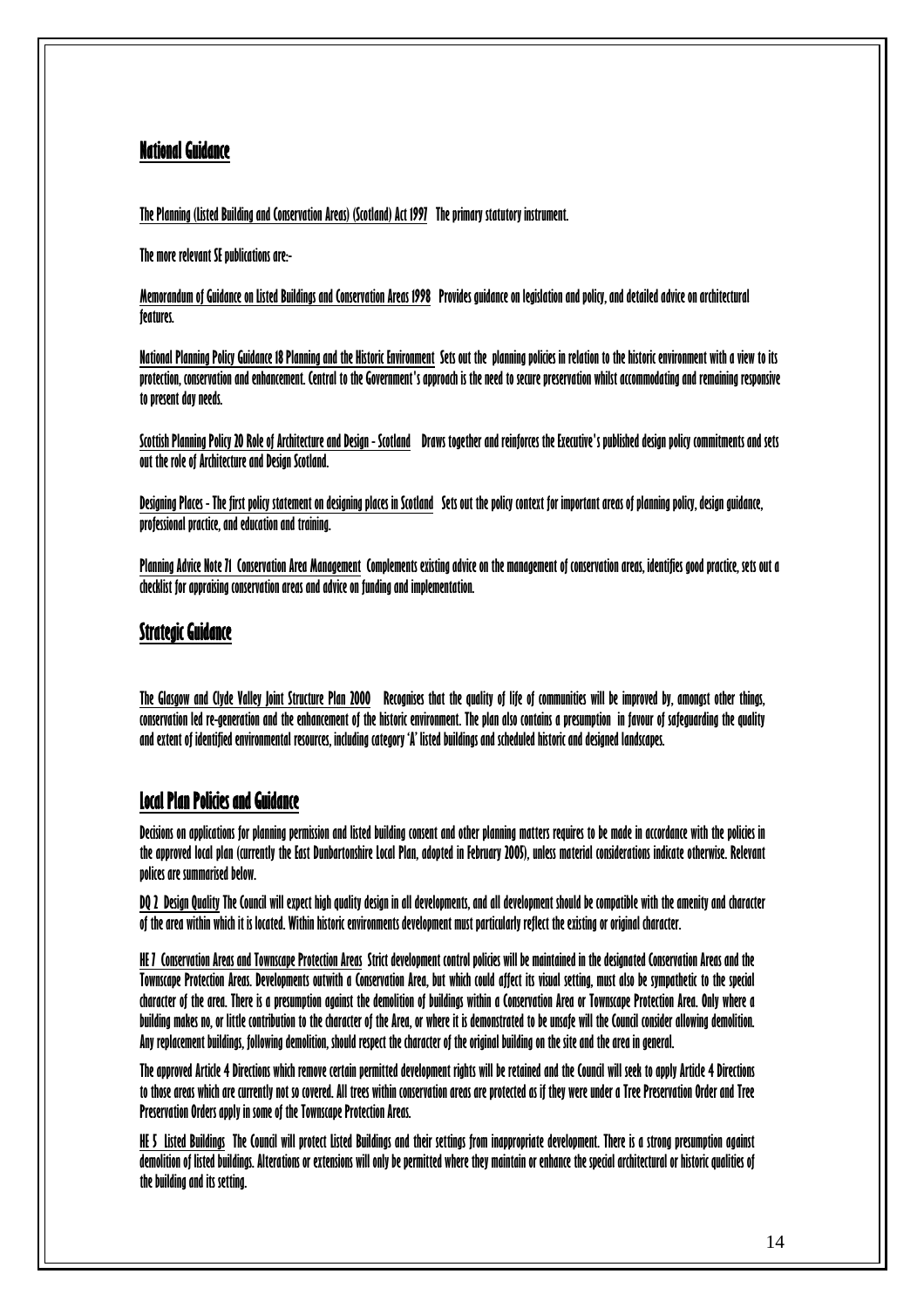**HE 1 Heritage Fund The Council may be able to offer discretionary grants for work required to repair or maintain Listed Buildings, properties within a Conservation Area or Townscape Protection Area and other archaeological and heritage buildings, where additional expenditure is required for the use of materials and skills which are necessary to retain the traditional character and appearance of the buildings.** 

**Design Guidance on the Built Heritage (Guidance Note. No.9) Sets out the Council's policy guidelines with regards to the conservation of buildings and townscapes which are important for their heritage. These guidelines expand on and give further detail to the Design Quality Policies within the Local Plan**  itself. The auidance is set within the context of the 'Memorandum of Guidance on Listed Buildings and Conservation Areas' produced by Historic Scotland and **National Planning Policy Guideline 18 : Planning and the Historic Environment.** 

## APPENDIX B - SOURCES OF FURTHER ADVICE AND INFORMATION AND REFERENCES

### **Further Advice and Information**

**Milngavie Community Council c/o Dr. N. Peacock 16 Drumlin Drive Milngavie G62 6LN** 

**Milngavie Civic Trust c/o Mr. Ian Ferguson 4 South Glassford Street Milngavie G62 6AT** 

#### **Historic Scotland [www.historic-scotland.gov.](http://www.historic-scotland.gov/)**

 **For general enquiries call the switchboard on 0131 668 8600** 

**Historic Scotland is an Agency within the [Scottish Executive](http://www.scotland.gov.uk/) and is directly responsible to Scottish Ministers for safeguarding the nation's historic environment, and promoting its understanding and enjoyment.** 

**Scottish Civic Trust The Tobacco Merchants House 42 Miller Street, Glasgow G1 1DT Tel: 0141-221-1466 / Fax No. 0141-248-6952 [www.scottishcivictrust.org.uk](http://www.scottishcivictrust.org.uk/)  [sct@scottishcivictrust.org.uk](mailto:sct@scottishcivictrust.org.uk)** 

**Founded in 1967. Scotland's only voluntary organisation working to raise the quality of the whole built environment. Encourages excellence in the conservation of the past, in contemporary architecture and planning and in effective public education and participation in all these concerns.** 

**Architectural Society for Scotland AHSS, The Glasite Meeting House, 33 Barony Street, Edinburgh EH3 6NX Tel: 0131 557 0019, Fax: 0131 557 0049 [administrator@ahss.org.uk](mailto:administrator@ahss.org.uk?subject=Enquiry%20from%20AHSS%20website)**

The objects of the Society is to encourage the protection, preservation, study and appreciation of buildings, together with their settings and associated furnishings, **and of town-layout, gardens and designed landscapes being of merit or historic interest and situated in Scotland.** 

### **References**